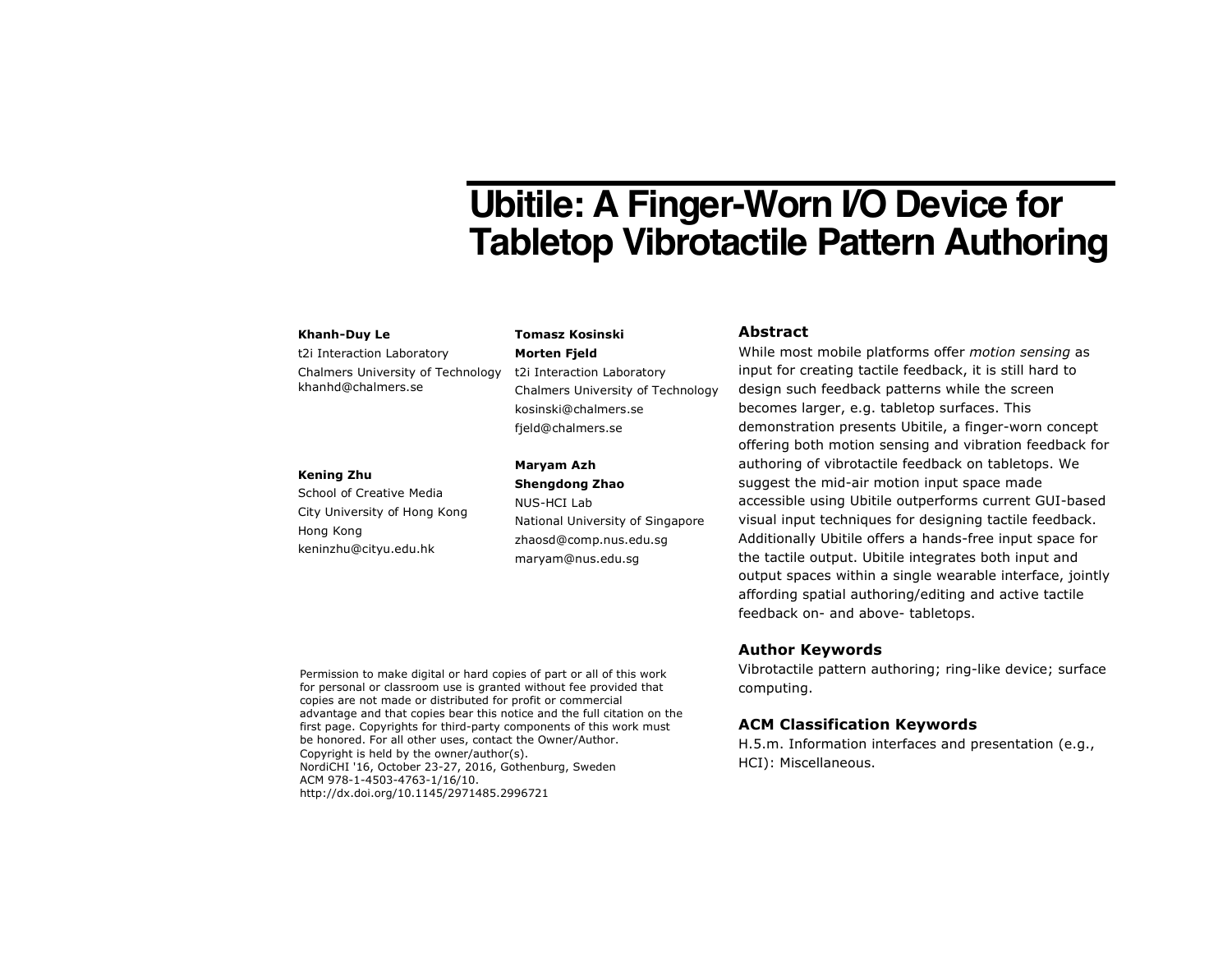## **Introduction**

Multi-touch surfaces have become common in both private and public settings, with multimodal visual, audio and tactile interactions, attracting more and more research interest. While it is common to provide tactile output in mobile devices through their inbuilt vibrators, it is more challenging to generate such output with larger touch surfaces.

Most previous research has focused on recreating this tactile feedback on interactive surfaces [\[1\]](#page-3-0)[\[2\]](#page-3-1)[\[3\]](#page-3-2)[\[4\]](#page-3-3)[\[5\]](#page-3-4) There has been much less research into novel authoring methods for tabletop vibration patterns, with the GUIbased authoring techniques [\[6\]](#page-3-5)[\[7\]](#page-3-6)[\[8\]](#page-3-7)[\[9\]](#page-3-8)[\[10\]](#page-3-9) most often being used in different touch-surface platforms. We believe the unique form factor of a tabletop can benefit from a different authoring method tailored for vibrotactile feedback on an interactive surface. This demonstration presents Ubitile, a finger-worn ring-type device that jointly affords spatial finger movement recognition and active vibration feedback on- and above- tabletops, supporting the creation of vibrotactile patterns through finger motions with real-time tactile feedback.

### **Related Works**

In this section, we discuss the two areas addressed by this demonstration, finger-worn devices for tabletop tactile feedback and input techniques for authoring of tactical feedback on the interactive surface.

*Finger-worn Tactile Interfaces for Tabletop Interaction* Wusheng et al. [\[4\]](#page-3-3) combined data gloves and robotics to offer haptic feedback. Rekimoto [\[2\]](#page-3-1) presented a haptic interaction system with a mobile or fingermounted module consisting of a photo-detector with a tactile actuator. Weiss et al. [\[3\]](#page-3-2) developed FingerFlux, providing simulated haptic feedback to the fingertip when operating above an interactive tabletop.

*Input Techniques for Authoring tactile feedback* Traditionally, tactile and other haptic interfaces were manipulated at hardware level, or using a graphical interface. Choi et al. developed a series of GUI-based vibrotactile-authoring software [\[7\]](#page-3-6)[\[9\]](#page-3-8)[\[10\]](#page-3-9), supporting the creation of vibration patterns through sketching and demonstration. On the other hand, non-visual gesturebased interaction as a less explored area, suggests an alternative approach for tactile pattern customization. Operating with gesture-based techniques on a wearable device removes the extra visual layer and offers a realtime interaction during the tactile customization process. Rantala et al. [\[11\]](#page-3-10) proposed a hand-held device that integrates touch and motion sensing for designing spatial tactile feedback.

Our contribution distinguishes itself by:

- 1. Investigating finger-motion-based authoring techniques for vibrotactile patterns.
- 2. Mapping the finger motion to the vibrotactile output space.
- 3. Identifying the application domains for this technique

#### **System Design**

*Vibration pattern properties*

In this demonstration, each digital object on the tabletop surface can be associated with a vibration pattern, and a vibration pattern is composed of one or more vibration units. Each vibration unit contains two properties: intensity and duration. The intensity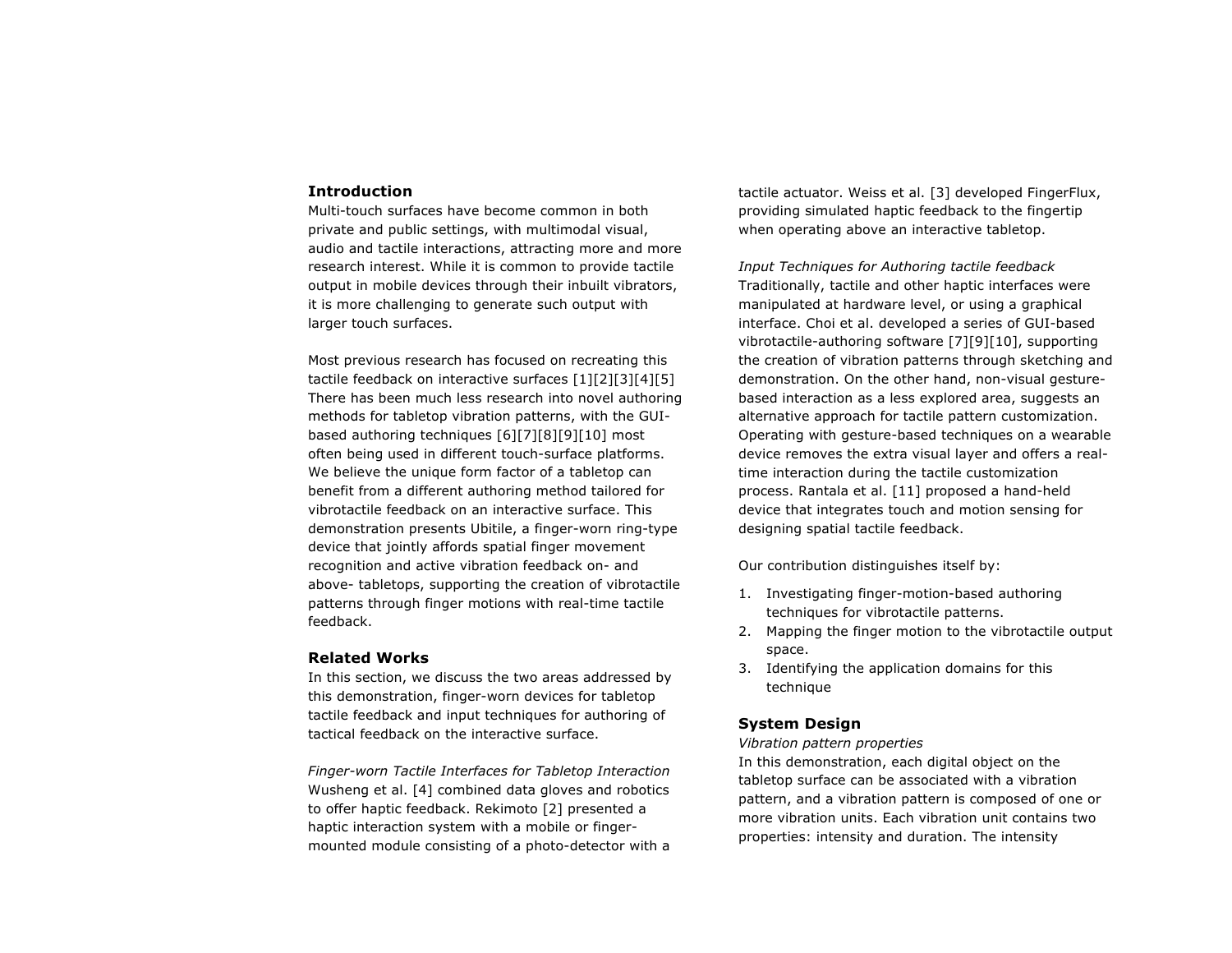

Figure 1: Finger waving for vibrotactile authoring.

<span id="page-2-0"></span>

Figure 2: Holding on the object to toggle the "REC" button.

<span id="page-2-2"></span><span id="page-2-1"></span>

Figure 3: Waving the finger to author the vibrotactile pattern.

determines the strength of the vibration unit and the duration is how long it lasts. Between two consecutive vibration units in a pattern, there is a gap where the vibration intensity is zero to help distinguish the two vibration units. In this demonstration, users will adjust these three properties (vibration unit intensity, vibration unit duration and between-units gap) to author a vibration pattern. Our system was designed to allow users to intuitively author a vibration pattern by waving a finger. Details regarding the system's setup as well as our proposed authoring technique will be described in the following sections.

*Mapping finger movements to vibration pattern* We use the pitch rotational angle acquired by the gyroscope to capture the user's finger movement. When the user waves his/her finger downwards from A to B and then upwards from B to C (which is not necessarily different from A as in [Figure 1](#page-2-0)), three aforementioned properties of a vibration pattern will be mapped from different features of the finger movement as follows:

Vibration unit intensity: the pitch difference between positions B and A is mapped to the intensity of the corresponding vibration unit.

Vibration unit duration: the time the finger travels from A to B is mapped to the duration of the corresponding vibration unit.

Between-unit gap: the time the finger travels from B to C is mapped to the corresponding between-units gap.

The number of vibration units in the pattern is the number of times the user waves his/her finger down, and the number of gaps between two consecutive units are the times the user waves the finger up.

*System setup and interaction technique* The system consists of two main components: a tabletop and a ring [\(Figure 2](#page-2-1) & [Figure 3](#page-2-2)). The tabletop is a Samsung SUR40 which uses PixelSense technology allowing multi-touch interaction. It displays the media objects which users can choose to author their associated vibration pattern. The ring is equipped with various sensors (accelerometer, gyroscope, magnetometer) and a vibrator. The sensors record movements of the user's finger wearing the ring and the vibrator allows the user to render the created vibration pattern.

To author a vibration pattern associated with a digital object, a user needs to perform the following steps:

Step 1: Select the target object on the tabletop by touching on it with two fingers. A context menu will show up with a recording button [\(Figure 2](#page-2-1)).

Step 2: Keep pressing the recording button and author the associated vibration pattern by waving the finger wearing the ring ([Figure 3\)](#page-2-2).

Step 3: Release the recording button to stop recording the finger's movement.

Step 4: Choose to save or discard the recorded movement by pressing the corresponding buttons.

After saving the created pattern, whenever a user touches the media object, he/she can feel the vibration pattern rendered by the ring.